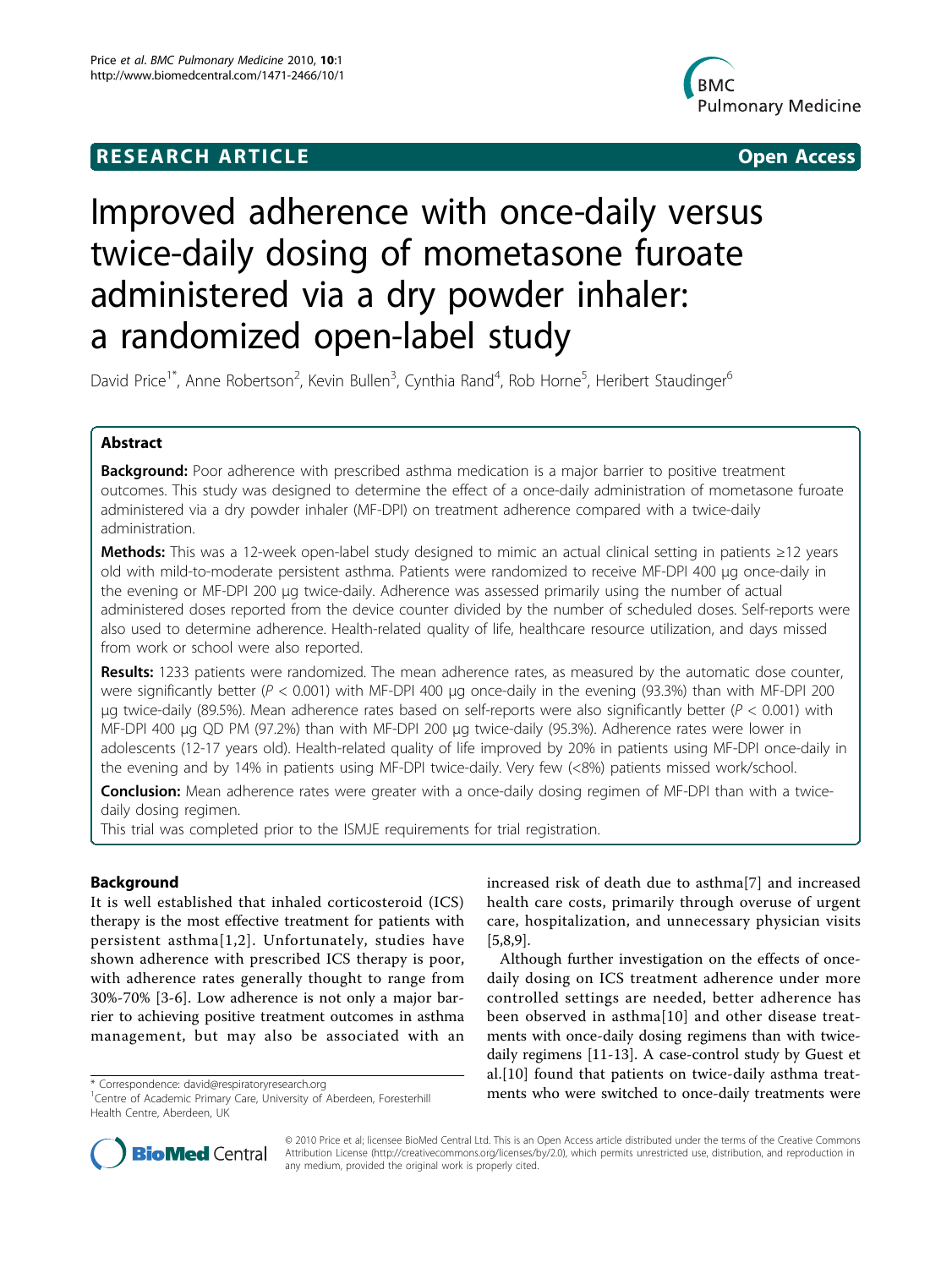better compliers than those switched to another twicedaily treatment. In addition, primary care management costs were lower in patients who showed high adherence after switching to once-daily treatment.

Mometasone furoate administered via a dry powder inhaler (MF-DPI) has been shown to be effective in treating asthma, as shown in comparative studies with other ICSs [[14-18\]](#page-7-0). Although early studies of MF-DPI in mild and moderate asthma patients evaluated twicedaily dosing regimens,[[14,19](#page-7-0)] more recent studies have demonstrated the comparability of MF-DPI 400 μg once-daily in the morning to MF-DPI 200 μg twice-daily [[20,21\]](#page-7-0) and the high efficacy of once-daily dosing in the evening [[22-](#page-7-0)[25](#page-8-0)]. However, it should be noted that clinical studies assessing adherence are often complicated by a variety of factors, such as greater adherence rates due to close patient monitoring, which results in adherence rates not typical of clinical practice[\[13](#page-7-0)[,26\]](#page-8-0).

The primary objective of this study was to determine the effect of once-daily versus twice-daily dosing of MF-DPI on treatment adherence in a study designed to mimic the actual clinical setting.

## Methods

#### Patient Population

This multicenter study (143 sites in the United Kingdom) enrolled adolescents and adults aged 12 years or older with mild-to-moderate persistent asthma, and a diagnosis of asthma for at least 1 year. The study had institutional review board approval at all sites, and all patients provided informed consent before any study procedures were conducted. The first visit date was February 5, 2003, and the latest visit/contact date was February 26, 2004. Eligible patients had been treated with either beclomethasone dipropionate (BDP) hydrofluoroalkane (≤500 μg/d) or BDP chlorofluorocarbon (≤1000  $\mu$ g/d) for ≥12 weeks, and had a stable BDP dosing regimen for ≥4 weeks immediately before study entry. The inclusion of patients who used BDP as their prior ICS therapy was justified because BDP was the ICS prescribed most commonly in the UK when the study was conducted, thereby providing a patient population as large and homogeneously-treated as possible. Eligible patients had no clinically significant disease that would interfere with study evaluations, and female patients of childbearing potential were required to use medically accepted birth control. Patients who required ventilator support for respiratory failure due to asthma within the previous 5 years or were hospitalized within the previous 3 months because of asthma were ineligible.

## Study Protocol

This was a 12-week, open-label study designed to mimic an actual clinical setting. Visits took place every 4 weeks. Patients were randomized to receive either MF-

DPI 400 μg once-daily in the evening or MF DPI 200 μg twice-daily from inhalers measuring 220 μg/actuation and delivering 200 μg/inhalation. Assessments were made at baseline, and weeks 4, 8, and 12. Patients were instructed in inhaler use and peak flow measurement to demonstrate proficiency and received salbutamol for rescue medication. Optional diary cards were provided to record adverse events (AEs), use of rescue medication, and changes in concomitant medication between visits. Completed diary comment cards were reviewed at all subsequent visits. Following increases in asthma symptoms from baseline, patients used the peak flow meter to obtain an objective measure of asthma worsening. Daily use of the peak flow meter was not required to more closely mimic real-life practice. Patients were also instructed to follow an asthma action plan based on their personal best peak flow at the first visit. If peak flow was <75% personal best for 2 consecutive days, the patient was required to consult the investigator. Recommended clinical practice guidelines were also provided to investigators.

#### Primary Evaluation

Adherence was calculated as the number of administered doses (as determined by device counter number) times 100 divided by the number of scheduled doses. Data were not included for analysis if invalid (eg, gross misuse of device, missing treatment end dates, or device malfunction). Examples of gross misuse of the device included failure to twist the cap when opening/closing the inhaler, or removing and replacing the inhaler cap more than once without taking a dose. If a device was not returned, it was assumed to have been unused.

#### Secondary Evaluations

Secondary evaluations included measurements of adherence based on the patients' or their guardians' reports of adherence, regardless of the actual counter readings. The physician's assessment of a therapeutic response was documented at all visits. Health-related quality of life (HRQOL) was assessed using the Integrated Therapeutics Group Asthma Short Form (ITG-ASF), a brief and reliable disease-specific questionnaire[\[27\]](#page-8-0). For this study, the ITG-ASF was administered at baseline and week 12. The ITG-ASF does not have a derivation of total score for children, therefore, only HRQOL data obtained from subjects at least 16 years old are reported. Healthcare resource utilization and the number of days missed from work or school were recorded at all visits. Safety Evaluation

Safety assessments included reporting of AEs at all visits. An abbreviated physical exam and vital signs (heart, lungs, weight, blood pressure, pulse, and breath rates) were performed on visits 1 and 4. An evaluation of asthma worsening was performed at all visits, with asthma worsening being defined as an increased use of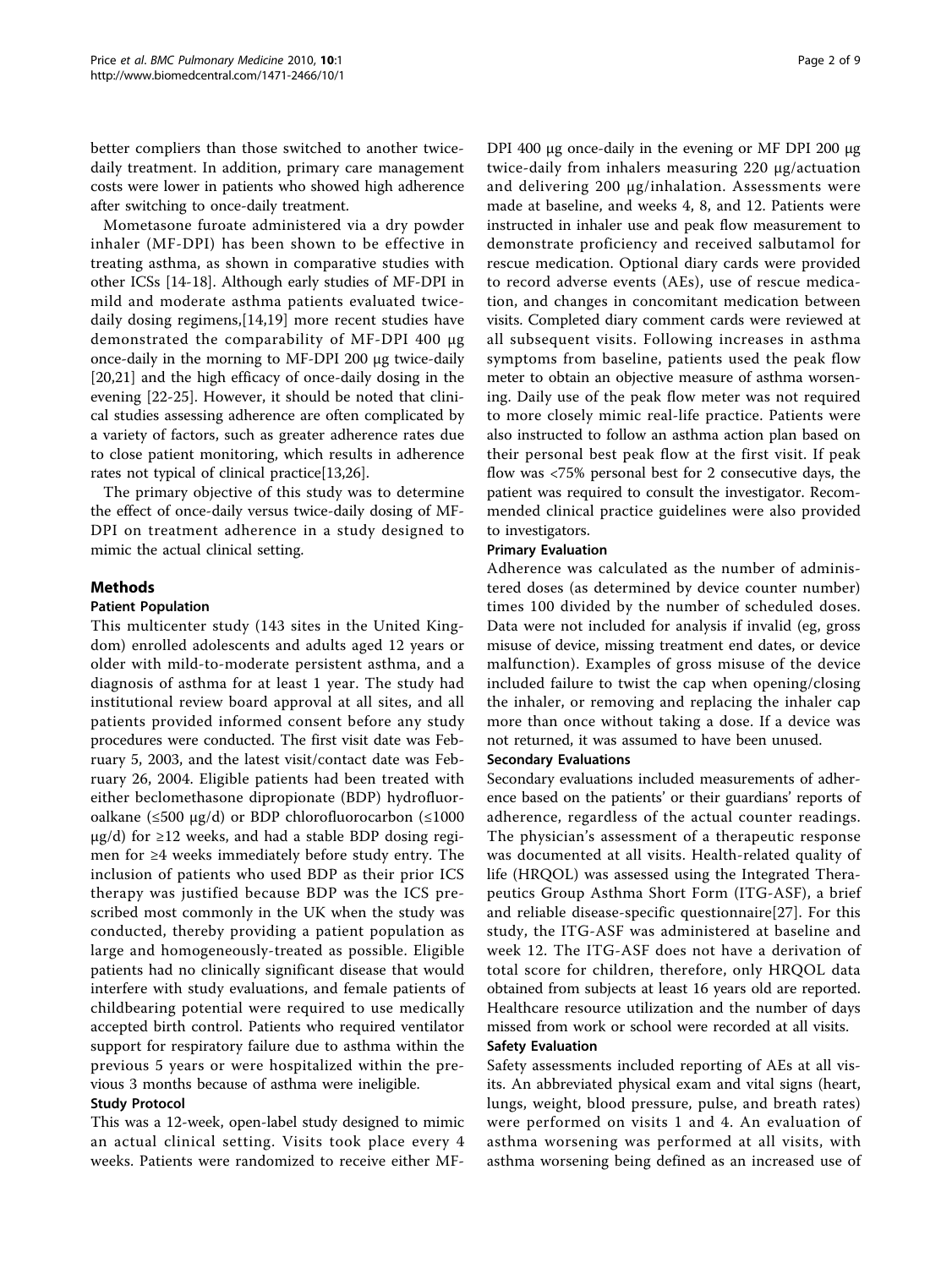rescue medication (>12 inhalations on 2 consecutive days), a decrease in peak flow of >25% on 2 consecutive days, or clinical asthma exacerbations (unscheduled doctor's visit, hospitalization, ER visit, and/or use of additional asthma medications other than short-acting  $\beta$ -agonists).

## Statistical Analyses

A total of 1300 patients, or 650 per treatment group, were targeted for inclusion in this study, allowing a 90% power to detect a difference of at least 10% between distributions of adherence rates. The study was not powered to test differences in mean adherence. A sample of this size also allowed a sub-group analysis, with a 90% power to detect positive correlations of more than 0.15 between the level of adherence and the total ITG-ASF within each group (0.05 significance level). The Kolmogorov-Smirnov test was used to determine the significance of observed differences in the distribution of adherence rates between the 2 treatment groups. The Pearson correlation coefficient was used to analyze the correlation between adherence and changes in the ITG-ASF score. The chi-square test was used to analyze health care utilization and number of missed days of school/work. An analysis of variance (ANOVA) was used to extract sources of variation by treatment and center.

## Results

## Patients

A total of 1233 patients were randomized to treatment; 611 patients in the MF-DPI 400 μg once-daily group and 622 patients in the MF-DPI 200 μg twice-daily group (Figure [1\)](#page-3-0). The primary analysis of adherence excluded subjects with invalid data, subjects missing treatment end dates, and subjects who reported device issues. Adherence data based on the device counter was analyzed for 557 patients in the MF-DPI 400 μg oncedaily group and 578 patients in the MF-DPI 200 μg twice-daily group. Similar proportions of subjects in the 2 treatment groups returned all 6 canisters of study medication: 92.0% (469/510) in the MF-DPI 400 μg once-daily group and 90.7% (478/527) in the MF-DPI 200 μg twice-daily group. No statistical differences were present between the randomized groups at baseline in age, sex, race, and weight, or in duration of disease (seasonal or allergic rhinitis or asthma). Baseline demographics are shown in Table [1](#page-4-0).

## Primary Endpoint (Adherence)

The primary endpoint of adherence as measured by device counter was 93.3% (95% CI: 91.6-94.9) for the once-daily group and 89.5% (95% CI: 88.1-90.8) for the twice-daily group; the maximum difference in distribution of adherence rates results was significant at  $P <$ 0.001 (Figure [2\)](#page-4-0). As measured by patient self-reports, adherence was 97.2% (95% CI: 96.4-97.9) for the oncedaily group and 95.3% (95% CI: 94.4-96.2) for the twicedaily group, and the difference in distribution of the adherence results was significant at  $P < 0.001$  (Figure [2](#page-4-0)). In the subgroup of patients who received and returned all 6 canisters of study medication, adherence was 96.4% (95% CI: 95.5-97.3) for the once-daily group  $(n = 469)$ , and 91.8% (95% CI: 91.0-92.7) for the twice-daily group  $(n = 478; P < 0.001)$ . Adherence was numerically lower for 12-18 year olds (once-daily group  $= 80.8\%$  [95% CI: 64.1-97.5]), twice-daily group = 87.3% [95% CI: 81.2- 92.4]); these patients comprised only 3% of the population, and statistical analysis was not done because there were very few patients in this subgroup. The rates of adherence for female and male patients were similar to each other and to the overall population.

#### Secondary Endpoints

Using 2-way ANOVA with treatment and site effects, 52% of individual patients showed improvement in the physician's evaluation of therapeutic response on a scale of 1-5 from baseline, with 1 representing much improved and 5 representing much worse ( $P =$  not significant; Figure [3](#page-5-0)). With regard to HRQOL as measured by ITG-ASF scores (assessed in subjects at least 16 years of age), both groups improved relative to baseline (Figure [4\)](#page-6-0). No significant correlation existed between HRQOL and adherence. However, there was a numerically greater increase in HRQOL in the once-daily group (20%) relative to the twice-daily group (14%), although the difference was not statistically significant ( $P = 0.08$ ). Regarding healthcare utilization, few patients had missed days of work or school (once-daily  $group = 9$ ; twice-daily  $group = 10$ ) or unscheduled health visits (once-daily group = 37; twice-daily group = 33). No significant difference was seen between treatment groups  $(P \ge 0.48)$ .

## Safety Evaluation

The nature and occurrence of AEs were similar to those reported in other studies of ICS [[28-30\]](#page-8-0). AEs for the most part were not considered treatment related, and were mild-to-moderate in severity (Table [2\)](#page-6-0). Only 6 patients reported severe treatment-related AEs; 1 patient each with mouth ulceration and oral candidiasis in the MF-DPI 400 μg once-daily group, and 1 patient each with headache, tongue disorder, oral candidiasis, and hypoglycemia in the MF-DPI 200 μg twice-daily group. Fifty-five patients (23 in the once-daily group and 32 in the twice-daily group) discontinued treatment owing to AEs, and were not analyzed. An additional 38 patients had treatment interrupted owing to AEs. Two patient deaths were reported (1 due to cardiorespiratory arrest and 1 due to lung carcinoma); neither was considered treatment related.

## **Discussion**

Mean adherence rates, as measured by the automatic dose counter, were found to be significantly better for a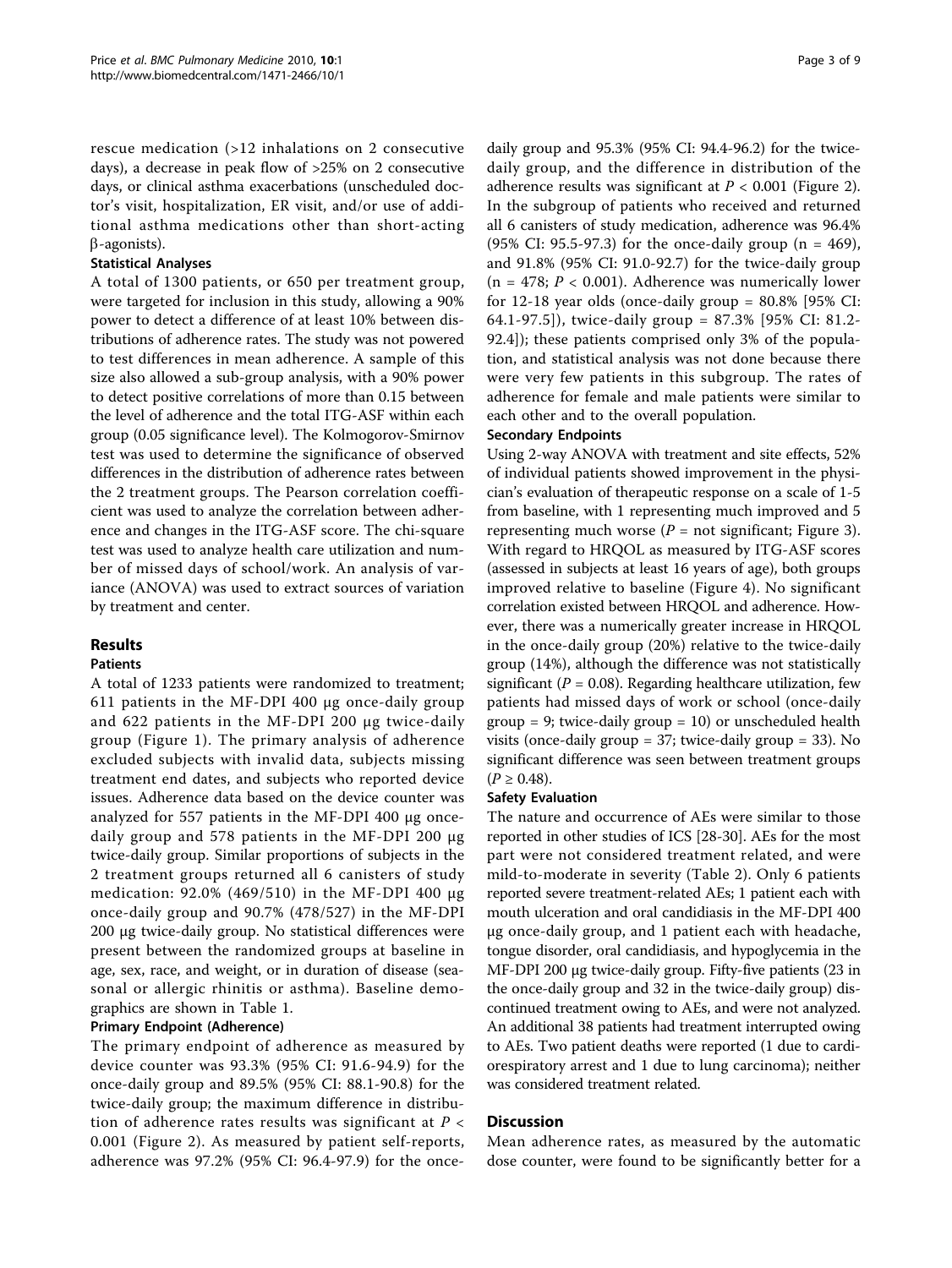<span id="page-3-0"></span>

once-daily regimen of MF-DPI compared to twice-daily administration. Once-daily treatment with MF-DPI also significantly improved mean adherence rates based on patient self-reports compared with twice-daily MF-DPI, as well as mean adherence rates based only on those patients who received and returned all 6 canisters of study medication.

Despite the significant differences in mean adherence, we found no significant differences in clinical outcomes. This is likely due to the unusually high rates of adherence observed in both study groups (89%-93%). The adherence rates in this study are much higher than the rates previously reported in the literature (30% to 70%), [[5,6\]](#page-7-0) and may have been influenced by the constraints of the clinical trial in terms of attention and study participants. Direct interaction between physicians and asthma patients (or their parents/caregivers) has been shown to improve adherence. In one study, a treatment group receiving direct feedback from clinicians had an adherence rate of approximately 60% at the first visit, which then increased and remained above 70% at each weekly visit for the duration of the 10-week study. In the control group receiving usual asthma care, adherence declined from approximately 50% at the first

weekly visit to <30% at the final weekly visit[[4\]](#page-7-0). In addition, patients who volunteer to participate in a study may be more willing to comply with a treatment regimen.

This study was designed to prevent some of these issues. Patients were not informed that device dose counts were checked at each visit. The study also tried to decrease aspects of a clinical study that would promote adherence and tried to mimic asthma management in a typical clinical practice. Doctor visits were limited to once a month, and patients were not required to keep daily records of symptoms or peak flow. In addition, in accordance with clinical practice guidelines,[\[1,2](#page-7-0)] patients were given an "Asthma Action Plan" to help guide them in self-managing their symptoms.

A limitation of this study may be its duration. Treatment adherence in clinical trial settings does not typically reflect normal rates of adherence until a more prolonged period has passed[[31](#page-8-0)]. One long-term study of children and adolescents (ages 7-16 y) with mild asthma treated with once- or twice-daily doses of ICS found that adherence rates significantly declined following 3 months of treatment and continued to decline by more than 50% in both treatment groups after 9 months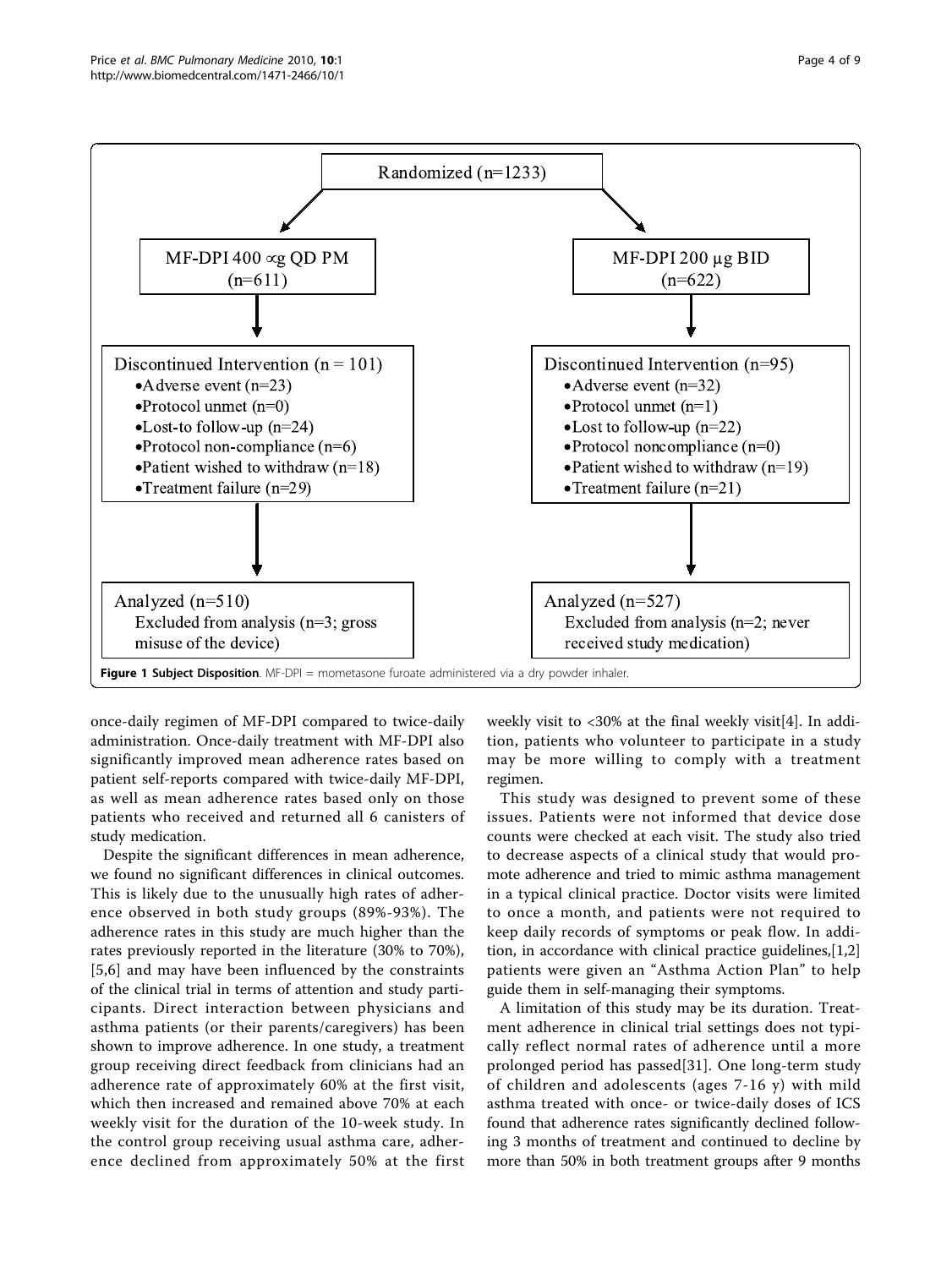#### <span id="page-4-0"></span>Table 1 Baseline Demographics of Patients

|                            | MF-DPI 400 µg QD PM<br>$(n = 611)$ | MF-DPI 200 µg BID<br>$(n = 622)$ |
|----------------------------|------------------------------------|----------------------------------|
| Mean age, y                | 50.9                               | 50.2                             |
| Patients by age, n (%)     |                                    |                                  |
| 12 to $<$ 18 y             | 21(3)                              | 22(4)                            |
| 18 to $<$ 65 y             | 444 (73)                           | 465 (75)                         |
| $\geq 65$ y                | 146 (24)                           | 135 (22)                         |
| Sex                        |                                    |                                  |
| Women/men                  | 338/273                            | 357/265                          |
| Race                       |                                    |                                  |
| White/nonwhite             | 607/4                              | 615/7                            |
| Mean body weight, kg       | 77.3                               | 76.7                             |
|                            | $n = 599$                          | $n = 614$                        |
| Mean duration of SAR, y    | 17.2                               | 19.2                             |
|                            | $n = 238$                          | $n = 235$                        |
| Mean duration of PAR, y    | 19.7                               | 20.9                             |
|                            | $n = 163$                          | $n = 164$                        |
| Mean duration of asthma, y | 16.4                               | 16.2                             |
|                            | $n = 611$                          | $n = 622$                        |

BID = twice-daily; MF-DPI = mometasone furoate administered via a dry powder inhaler; PAR = perennial allergic rhinitis; QD PM = once-daily in the evening; SAR = seasonal allergic rhinitis.

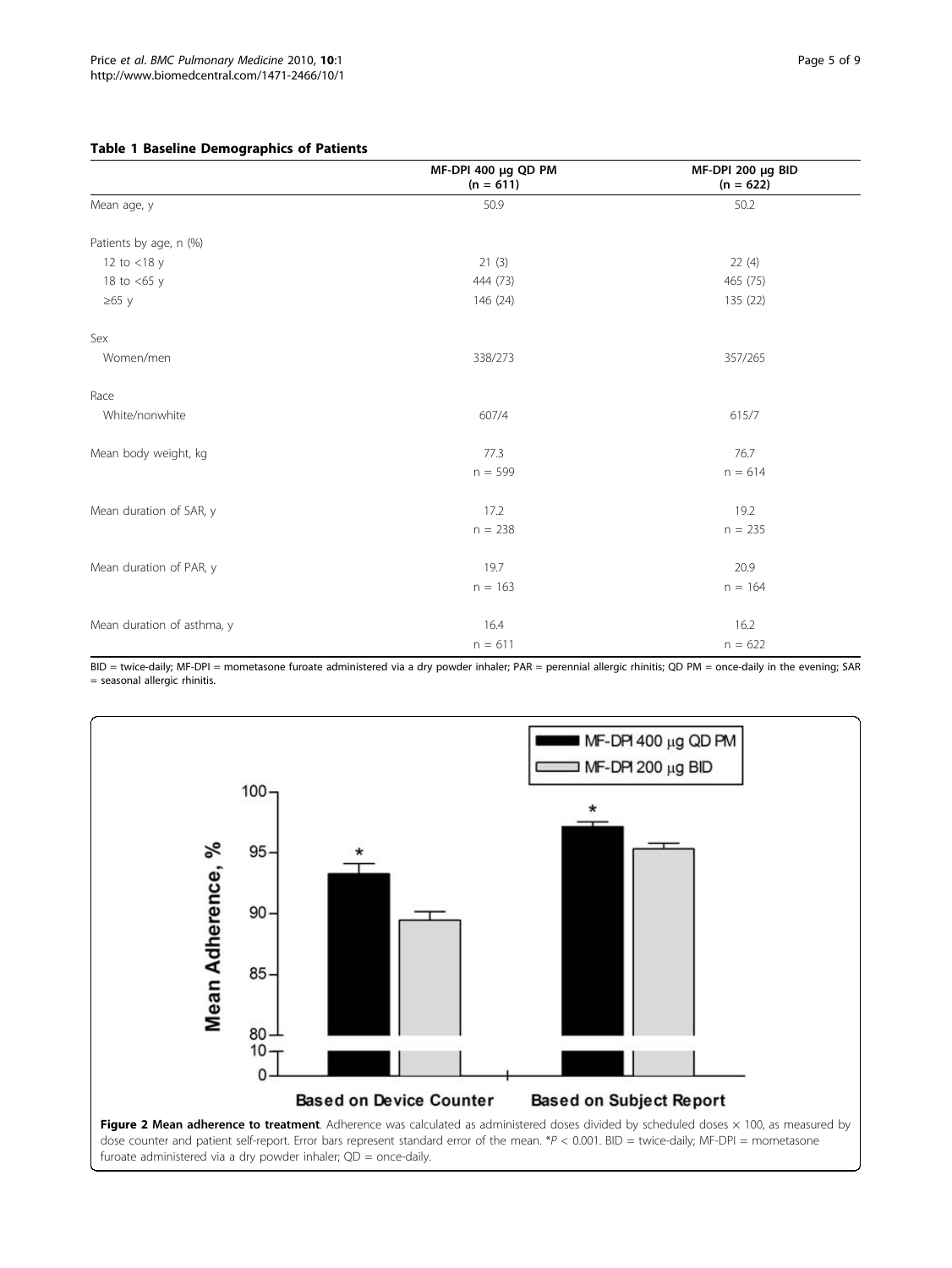<span id="page-5-0"></span>

[[31](#page-8-0)]. Thus, it is possible that given a longer duration, the adherence rates observed in this study would decrease to lower levels. Furthermore, this study did not use direct measures of adherence, which are not practical or reliable for large numbers of patients in ordinary settings. It is not possible to document whether patients were actually taking their medication correctly or following their dosing regimen. The patients may have taken multiple doses at the same time, or patients may have actuated their inhaler but not taken the medication. In addition, since patients were not required to keep daily diary records, their self-reports were based largely on memory, which may have resulted in erroneous adherence estimates.

The literature is lacking clear documentation on the impact of once- vs twice-daily dosing. However, reliable measurements of medication use were obtained in a study that evaluated adherence by patients with mild asthma randomized to treatment with oral montelukast 10 mg once-daily ( $n = 189$ ) or inhaled fluticasone pro-pionate 88 μg twice-daily (n = 191)[[32](#page-8-0)]. The montelukast pill boxes and fluticasone inhalers used in the study had electronic monitoring devices to record medication use continuously over 12 weeks of placebo-controlled double-blind treatment and 36 weeks of open-label treatment with no placebo. Adherence rates with oncedaily montelukast and twice-daily fluticasone were 77.5% and 70.2%, respectively ( $P < 0.0001$ ), during double-blind treatment and 71.4% and 63.9%, respectively  $(P = 0.001)$ , during open-label treatment. Although adherence rates in the study were less than prescribed, it was found that adherence with once-daily treatment was superior to adherence with twice-daily treatment. This difference could be related to the fact that montelukast is an oral medication and fluticasone is an inhaled medication.

Despite limitations of the present study, the observed efficacy results suggest that patients were taking their medication and that their asthma was more adequately treated than it had been prior to randomization. Both treatment groups showed improved HRQOL, and over half of all patients in both treatment groups were rated as having an improved therapeutic response from baseline. Very few patients had unscheduled office or home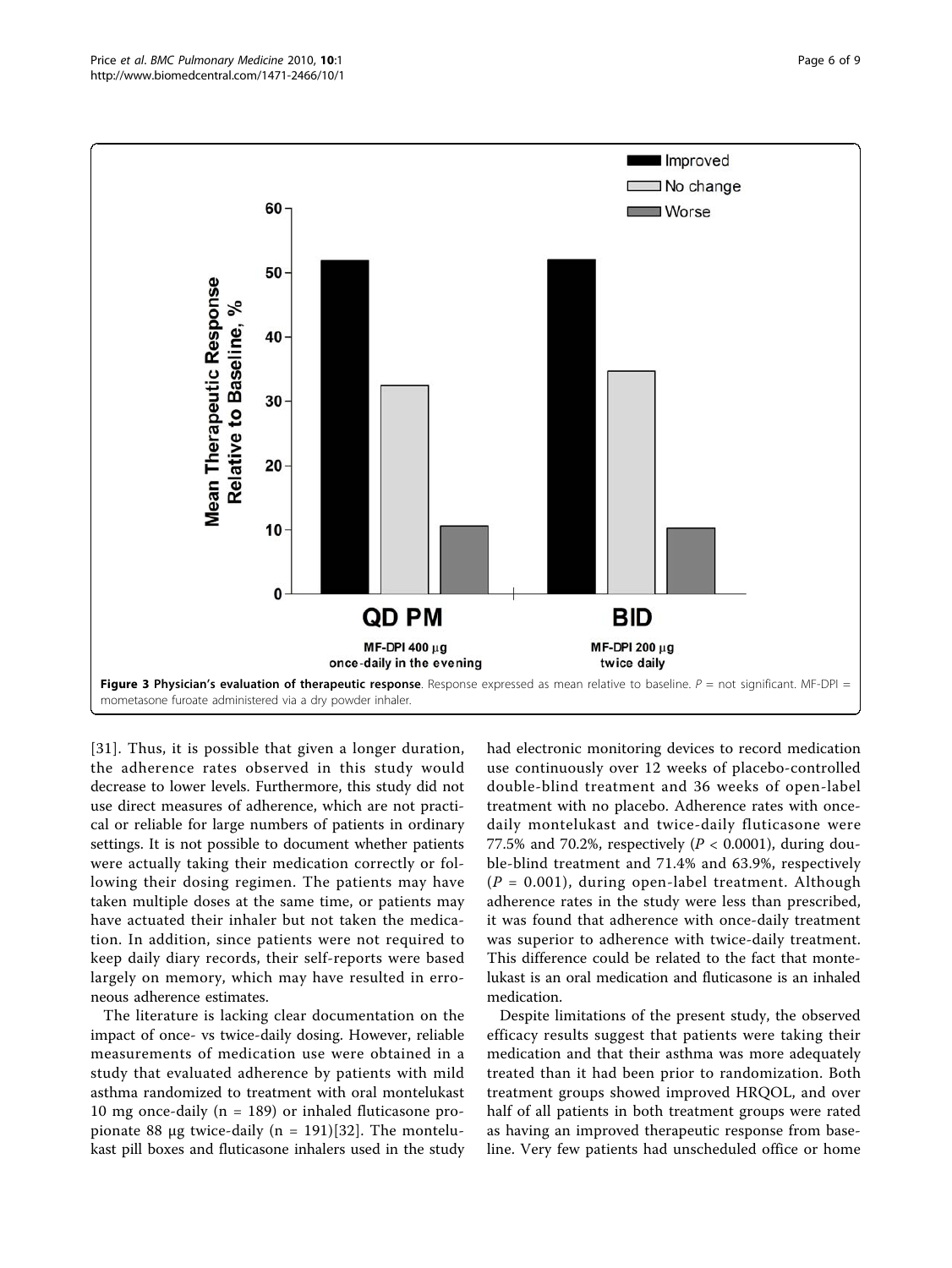<span id="page-6-0"></span>

visits or reported missed days from work or school. The differences in adherence between the once-daily and twice-daily groups were statistically significant, yet they were small and not correlated with improvements in HRQOL. Moreover, once-daily dosing in adolescents was associated with numerically lower adherence than twice-daily dosing, although this difference was not statistically significant.

Asthma therapy is complex, and treatment dosing frequency is one of many factors that affect adherence. Both groups in the present study had high rates of adherence, which suggests that factors including the physician-patient relationship, medical costs, and patient beliefs regarding illness and medication strongly influence adherence in clinical practice[[33,34\]](#page-8-0). According to the model proposed by Horne et al,[[33\]](#page-8-0) treatment adherence is related to a patient's perception of illness. Strong correlations have been observed between (1) nonadherence and patients who believed treatment medication was unnecessary or had concerns of adverse effects and (2) greater adherence and patients who believed their asthma was of greater severity[[33](#page-8-0)]. It is essential to individualize therapy to meet patient needs by identifying nonadherence and the causes of nonadherence for individual patients, as recommended in a recent paper by the International Primary Care Respiratory Group.[[35\]](#page-8-0)

One indication for prescribing once-daily asthma therapy is for patients who are likely to experience difficulties with twice-daily therapy. It is clear that most patients randomized to twice-daily treatment in the present study did not find this regimen to be a barrier to adherence, although overall adherence rates in clinical practice appear to be significantly lower than adherence rates in this trial. Further studies are needed to determine the degree to which twice-daily dosing might erode adherence over time, and to measure the effects of switching to a once-daily regimen for those patients who find that twice-daily therapy is a barrier to adherence. Although for some patients it is also possible that dosing frequency may have an impact on treatment efficacy, given that a once-daily medication has only one trough per day, whereas a twice-daily medication has two troughs per day. In the present study, however, the once- and twice-daily doses of MF-DPI had similar efficacy.

Table 2 Incidence of Treatment-Related AEs Reported by ≥1% of Patients

|                                   | MF-DPI 400 µg QD PM<br>$(n = 611)$ | MF-DPI 200 µg BID<br>$(n = 622)$ |
|-----------------------------------|------------------------------------|----------------------------------|
| Patients reporting any AE, n (%)  | 85 (14)                            | 109 (18)                         |
| Headache                          | 10(2)                              | 12(2)                            |
| Dysphonia                         | 3(<1)                              | 9(1)                             |
| Mouth dry                         | 12(2)                              | 11(2)                            |
| Mouth ulceration                  | 5(1)                               | 1 (< 1)                          |
| Candidiasis, oral                 | 9(1)                               | 16(3)                            |
| Pharyngitis                       | 16(3)                              | 15(2)                            |
| Upper respiratory tract infection | 5(1)                               | $\mathbf{0}$                     |
| Cough                             | $2$ (<1)                           | 6(1)                             |
| Hoarseness                        | 4(1)                               | 5(1)                             |
| Throat dry                        | 11(2)                              | 3(<1)                            |
| Rash                              | $\mathbf 0$                        | 4(1)                             |

AE = adverse event; BID = twice-daily; MF-DPI = mometasone furoate administered via a dry powder inhaler; QD PM = once-daily in the evening.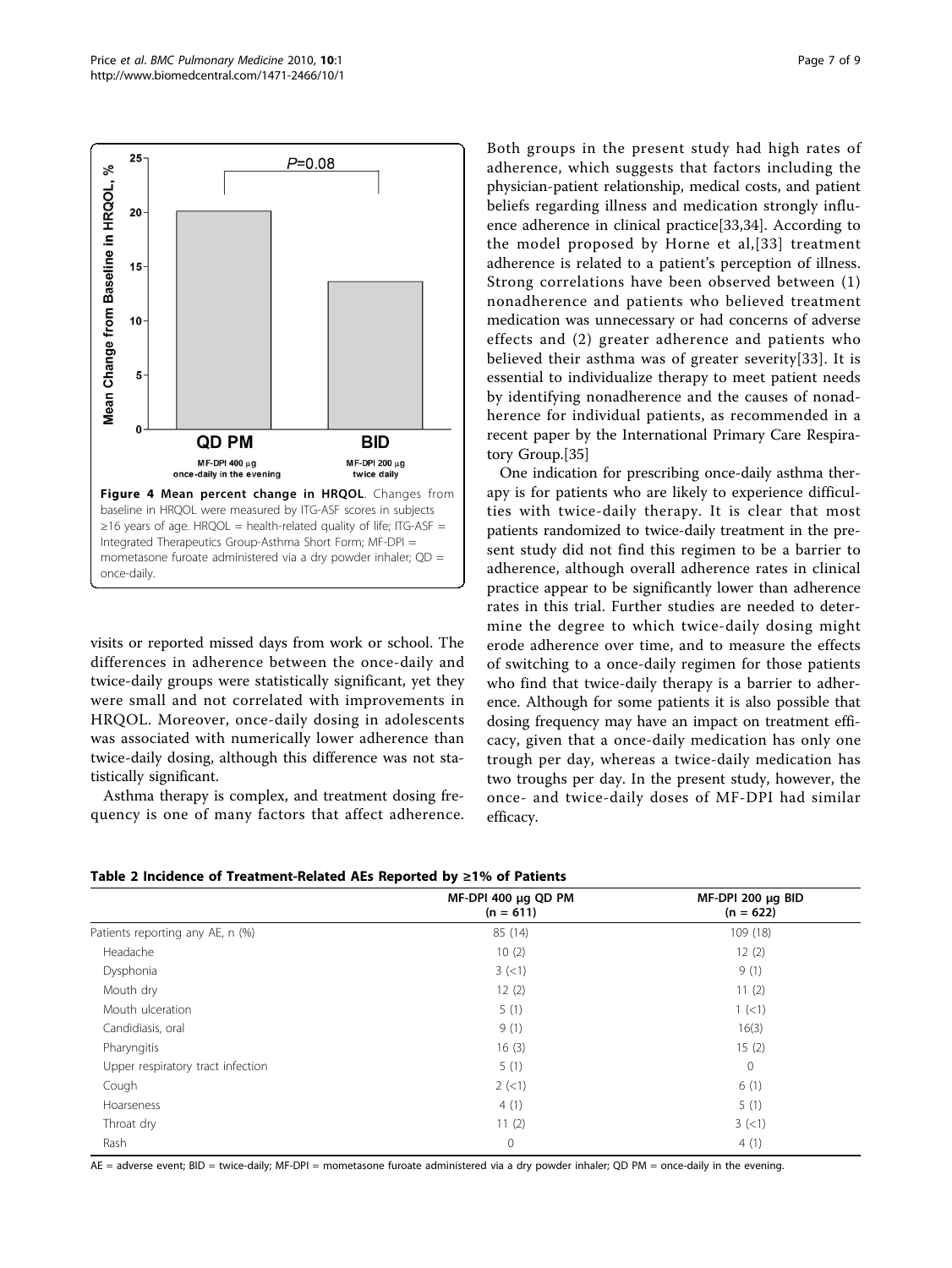#### <span id="page-7-0"></span>Conclusion

Overall adherence to treatment with mometasone furoate dry powder inhaler was very high in this study, with a statistically greater mean adherence rate using a oncedaily dosing regimen versus a twice-daily dosing regimen.

#### Abbreviations

AE: adverse event; ANOVA: analysis of variance; BDP: beclomethasone dipropionate; BID: twice daily; HRQOL: health-related quality of life; ICS: inhaled corticosteroid; ITG-ASF: Integrated Therapeutics Group Asthma Short Form; MF-DPI: mometasone furoate administered via a dry powder inhaler; QD PM: once-daily in the evening.

#### Acknowledgements

This study was supported by Schering Corp., a division of Merck & Co. Editorial and medical writing assistance was provided by Ken Kauffman, BSc at Complete Publication Solutions, LLC; this support was funded by Schering Corp., a division of Merck & Co. The study sponsor was involved in the study design, as well as the analysis and interpretation of the data. The authors made the final decision to submit the manuscript.

#### Author details

<sup>1</sup>Centre of Academic Primary Care, University of Aberdeen, Foresterhill Health Centre, Aberdeen, UK. <sup>2</sup>Barrhead Health Centre, Barrhead, UK. <sup>3</sup>The Avenue Surgery, Wiltshire, UK. <sup>4</sup>Department of Medicine, Johns Hopkins University, Baltimore, MD, USA. <sup>5</sup>The School of Pharmacy, University of London, London, UK. <sup>6</sup>Schering-Plough Research Institute, Kenilworth, NJ, USA.

#### Authors' contributions

Drs. DP, AR, KB, CR, and RH contributed to the acquisition, analysis, and interpretation of the data. Drs. DP, CR, and RH contributed to the design of the study. Dr. HS contributed to the design of the study and interpretation of the results. All authors critically revised the manuscript for intellectual content and approved the final version.

#### Competing interests

Dr. Price or his team have received grants and research support from UK National Health Service, Altana Pharma, AstraZeneca, Boehringer Ingelheim, GlaxoSmithKline, Merck, Sharpe and Dohme, Novartis, Pfizer, Schering Corp., a division of Merck & Co., and Teva; has consultant arrangements with Boehringer Ingelheim, GlaxoSmithKline, Merck generics, Merck, Sharpe and Dohme, Novartis, Schering Corp., a division of Merck & Co., and Teva; and has spoken for Altana Pharma, Boehringer Ingelheim, GlaxoSmithKline, Merck, Sharpe and Dohme, Pfizer, and Schering Corp., a division of Merck & Co., Dr. Robertson declares no competing interests. Dr. Bullen declares no competing interests. Dr. Rand has served on the Schering-Plough Respiratory Leadership Council and on the Merck Childhood Asthma Network advisory board. Dr. Horne has received grants from Gilead Life Sciences and Hayward Medical Communications/Shire Pharmaceuticals, and has consulted for various pharmaceutical companies. He is an officer of the University of London, School of Pharmacy. Dr. Staudinger is an employee and has stock and stock options for Schering Corp., a division of Merck & Co.

#### Received: 8 May 2009

Accepted: 5 January 2010 Published: 5 January 2010

#### References

- Global Strategy for Asthma Management and Prevention. [http://www.](http://www.ginasthma.com/Guidelineitem.asp??l1=2&l2=1&intId=60) [ginasthma.com/Guidelineitem.asp??l1=2&l2=1&intId=60.](http://www.ginasthma.com/Guidelineitem.asp??l1=2&l2=1&intId=60)
- 2. British guideline on the management of asthma: revised edition. [http://](http://www.brit-thoracic.org.uk/ClinicalInformation/Asthma/AsthmaGuidelines/tabid/83/Default.aspx) [www.brit-thoracic.org.uk/ClinicalInformation/Asthma/AsthmaGuidelines/](http://www.brit-thoracic.org.uk/ClinicalInformation/Asthma/AsthmaGuidelines/tabid/83/Default.aspx) [tabid/83/Default.aspx.](http://www.brit-thoracic.org.uk/ClinicalInformation/Asthma/AsthmaGuidelines/tabid/83/Default.aspx)
- 3. Chmelik F, Doughty A: [Objective measurements of compliance in asthma](http://www.ncbi.nlm.nih.gov/pubmed/7998669?dopt=Abstract) [treatment.](http://www.ncbi.nlm.nih.gov/pubmed/7998669?dopt=Abstract) Ann Allergy 1994, 73(6):527-532.
- 4. Onyirimba F, Apter A, Reisine S, Litt M, McCusker C, Connors M, ZuWallack R: [Direct clinician-to-patient feedback discussion of inhaled](http://www.ncbi.nlm.nih.gov/pubmed/12722963?dopt=Abstract)

[steroid use: its effect on adherence.](http://www.ncbi.nlm.nih.gov/pubmed/12722963?dopt=Abstract) Ann Alleray Asthma Immunol 2003. 90(4):411-415.

- 5. Bender B, Milgrom H, Rand C: [Nonadherence in asthmatic patients: is](http://www.ncbi.nlm.nih.gov/pubmed/9305223?dopt=Abstract) [there a solution to the problem?.](http://www.ncbi.nlm.nih.gov/pubmed/9305223?dopt=Abstract) Ann Allergy Asthma Immunol 1997, 79(3):177-185.
- Bender B, Milgrom H, Apter A: [Adherence intervention research: what](http://www.ncbi.nlm.nih.gov/pubmed/13679805?dopt=Abstract) [have we learned and what do we do next?.](http://www.ncbi.nlm.nih.gov/pubmed/13679805?dopt=Abstract) J Allergy Clin Immunol 2003, 112(3):489-494.
- 7. Suissa S, Ernst P, Benayoun S, Baltzan M, Cai B: [Low-dose inhaled](http://www.ncbi.nlm.nih.gov/pubmed/10922423?dopt=Abstract) [corticosteroids and the prevention of death from asthma.](http://www.ncbi.nlm.nih.gov/pubmed/10922423?dopt=Abstract) N Engl J Med 2000, 343(5):332-336.
- 8. Bender BG, Rand C: [Medication non-adherence and asthma treatment](http://www.ncbi.nlm.nih.gov/pubmed/15126940?dopt=Abstract) [cost.](http://www.ncbi.nlm.nih.gov/pubmed/15126940?dopt=Abstract) Curr Opin Allergy Clin Immunol 2004, 4(3):191-195.
- 9. Stempel DA, Roberts CS, Stanford RH: [Treatment patterns in the months](http://www.ncbi.nlm.nih.gov/pubmed/15249445?dopt=Abstract) [prior to and after asthma-related emergency department visit.](http://www.ncbi.nlm.nih.gov/pubmed/15249445?dopt=Abstract) Chest 2004, 126(1):75-80.
- 10. Guest JF, Davie AM, Ruiz FJ, Greener MJ: [Switching asthma patients to a](http://www.ncbi.nlm.nih.gov/pubmed/16701704?dopt=Abstract) [once-daily inhaled steroid improves compliance and reduces healthcare](http://www.ncbi.nlm.nih.gov/pubmed/16701704?dopt=Abstract) [costs.](http://www.ncbi.nlm.nih.gov/pubmed/16701704?dopt=Abstract) Prim Care Respir J 2005, 14(2):88-98.
- 11. Claxton AJ, Cramer J, Pierce C: [A systematic review of the associations](http://www.ncbi.nlm.nih.gov/pubmed/11558866?dopt=Abstract) [between dose regimens and medication compliance.](http://www.ncbi.nlm.nih.gov/pubmed/11558866?dopt=Abstract) Clin Ther 2001, 23(8):1296-1310.
- 12. Iskedjian M, Einarson TR, MacKeigan LD, Shear N, Addis A, Mittmann N, Ilersich AL: [Relationship between daily dose frequency and adherence to](http://www.ncbi.nlm.nih.gov/pubmed/11911560?dopt=Abstract) [antihypertensive pharmacotherapy: evidence from a meta-analysis.](http://www.ncbi.nlm.nih.gov/pubmed/11911560?dopt=Abstract) Clin Ther 2002, 24(2):302-316.
- 13. Osterberg L, Blaschke T: [Adherence to medication.](http://www.ncbi.nlm.nih.gov/pubmed/16079372?dopt=Abstract) N Engl J Med 2005, 353(5):487-497.
- 14. Nathan RA, Nayak AS, Graft DF, Lawrence M, Picone FJ, Ahmed T, Wolfe J, Vanderwalker ML, Nolop KB, Harrison JE: [Mometasone furoate: efficacy](http://www.ncbi.nlm.nih.gov/pubmed/11258691?dopt=Abstract) [and safety in moderate asthma compared with beclomethasone](http://www.ncbi.nlm.nih.gov/pubmed/11258691?dopt=Abstract) [dipropionate.](http://www.ncbi.nlm.nih.gov/pubmed/11258691?dopt=Abstract) Ann Allergy Asthma Immunol 2001, 86(2):203-210.
- 15. Bousquet J, D'Urzo A, Hebert J, Barraza CH, Boulet LP, Suarez-Chacon R, Harnest U, Lundback B, Martinez Morales G, Nieminen MM, et al: [Comparison of the efficacy and safety of mometasone furoate dry](http://www.ncbi.nlm.nih.gov/pubmed/11153576?dopt=Abstract) [powder inhaler to budesonide Turbuhaler.](http://www.ncbi.nlm.nih.gov/pubmed/11153576?dopt=Abstract) Eur Respir J 2000, 16(5):808-816.
- 16. O'Connor B, Bonnaud G, Haahtela T, Luna JM, Querfurt H, Wegener T, Lutsky BN: [Dose-ranging study of mometasone furoate dry powder](http://www.ncbi.nlm.nih.gov/pubmed/11345282?dopt=Abstract) [inhaler in the treatment of moderate persistent asthma using](http://www.ncbi.nlm.nih.gov/pubmed/11345282?dopt=Abstract) [fluticasone propionate as an active comparator.](http://www.ncbi.nlm.nih.gov/pubmed/11345282?dopt=Abstract) Ann Allergy Asthma Immunol 2001, 86(4):397-404.
- 17. Corren J, Berkowitz R, Murray JJ, Prenner B: [Comparison of once-daily](http://www.ncbi.nlm.nih.gov/pubmed/14529054?dopt=Abstract) [mometasone furoate versus once-daily budesonide in patients with](http://www.ncbi.nlm.nih.gov/pubmed/14529054?dopt=Abstract) [moderate persistent asthma.](http://www.ncbi.nlm.nih.gov/pubmed/14529054?dopt=Abstract) Int J Clin Pract 2003, 57(7):567-572.
- 18. Wardlaw A, Larivee P, Eller J, Cockcroft DW, Ghaly L, Harris AG: [Efficacy and](http://www.ncbi.nlm.nih.gov/pubmed/15281471?dopt=Abstract) [safety of mometasone furoate dry powder inhaler vs fluticasone](http://www.ncbi.nlm.nih.gov/pubmed/15281471?dopt=Abstract) [propionate metered-dose inhaler in asthma subjects previously using](http://www.ncbi.nlm.nih.gov/pubmed/15281471?dopt=Abstract) [fluticasone propionate.](http://www.ncbi.nlm.nih.gov/pubmed/15281471?dopt=Abstract) Ann Allergy Asthma Immunol 2004, 93(1):49-55.
- 19. Bernstein DI, Berkowitz RB, Chervinsky P, Dvorin DJ, Finn AF, Gross GN, Karetzky M, Kemp JP, Laforce C, Lumry W, et al: [Dose-ranging study of a](http://www.ncbi.nlm.nih.gov/pubmed/10542973?dopt=Abstract) [new steroid for asthma: mometasone furoate dry powder inhaler.](http://www.ncbi.nlm.nih.gov/pubmed/10542973?dopt=Abstract) Respir Med 1999, 93(9):603-612.
- 20. Nayak AS, Banov C, Corren J, Feinstein BK, Floreani A, Friedman BF, Goldsobel A, Gottschlich GM, Hannaway PJ, Lampl KL, et al: [Once-daily](http://www.ncbi.nlm.nih.gov/pubmed/10795650?dopt=Abstract) [mometasone furoate dry powder inhaler in the treatment of patients](http://www.ncbi.nlm.nih.gov/pubmed/10795650?dopt=Abstract) [with persistent asthma.](http://www.ncbi.nlm.nih.gov/pubmed/10795650?dopt=Abstract) Ann Allergy Asthma Immunol 2000, 84(4):417-424.
- 21. Kemp JP, Berkowitz RB, Miller SD, Murray JJ, Nolop K, Harrison JE: [Mometasone furoate administered once daily is as effective as twice](http://www.ncbi.nlm.nih.gov/pubmed/10984368?dopt=Abstract)[daily administration for treatment of mild-to-moderate persistent](http://www.ncbi.nlm.nih.gov/pubmed/10984368?dopt=Abstract) [asthma.](http://www.ncbi.nlm.nih.gov/pubmed/10984368?dopt=Abstract) J Allergy Clin Immunol 2000, 106(3):485-492.
- 22. Noonan M, Karpel JP, Bensch GW, Ramsdell JW, Webb DR, Nolop KB, Lutsky BN: [Comparison of once-daily to twice-daily treatment with](http://www.ncbi.nlm.nih.gov/pubmed/11206236?dopt=Abstract) [mometasone furoate dry powder inhaler.](http://www.ncbi.nlm.nih.gov/pubmed/11206236?dopt=Abstract) Ann Allergy Asthma Immunol 2001, 86(1):36-43.
- 23. Bensch GW, Prenner B, Berkowitz R, Galant S, Ramsdell J, Lutsky B: [Once](http://www.ncbi.nlm.nih.gov/pubmed/16680923?dopt=Abstract)[daily evening administration of mometasone furoate in asthma](http://www.ncbi.nlm.nih.gov/pubmed/16680923?dopt=Abstract) [treatment initiation.](http://www.ncbi.nlm.nih.gov/pubmed/16680923?dopt=Abstract) Ann Allergy Asthma Immunol 2006, 96(4):533-540.
- 24. Karpel JP, Busse WW, Noonan MJ, Monahan ME, Lutsky B, Staudinger H: [Effects of mometasone furoate given once daily in the evening on lung](http://www.ncbi.nlm.nih.gov/pubmed/16264062?dopt=Abstract) [function and symptom control in persistent asthma.](http://www.ncbi.nlm.nih.gov/pubmed/16264062?dopt=Abstract) Ann Pharmacother 2005, 39(12):1977-1983.